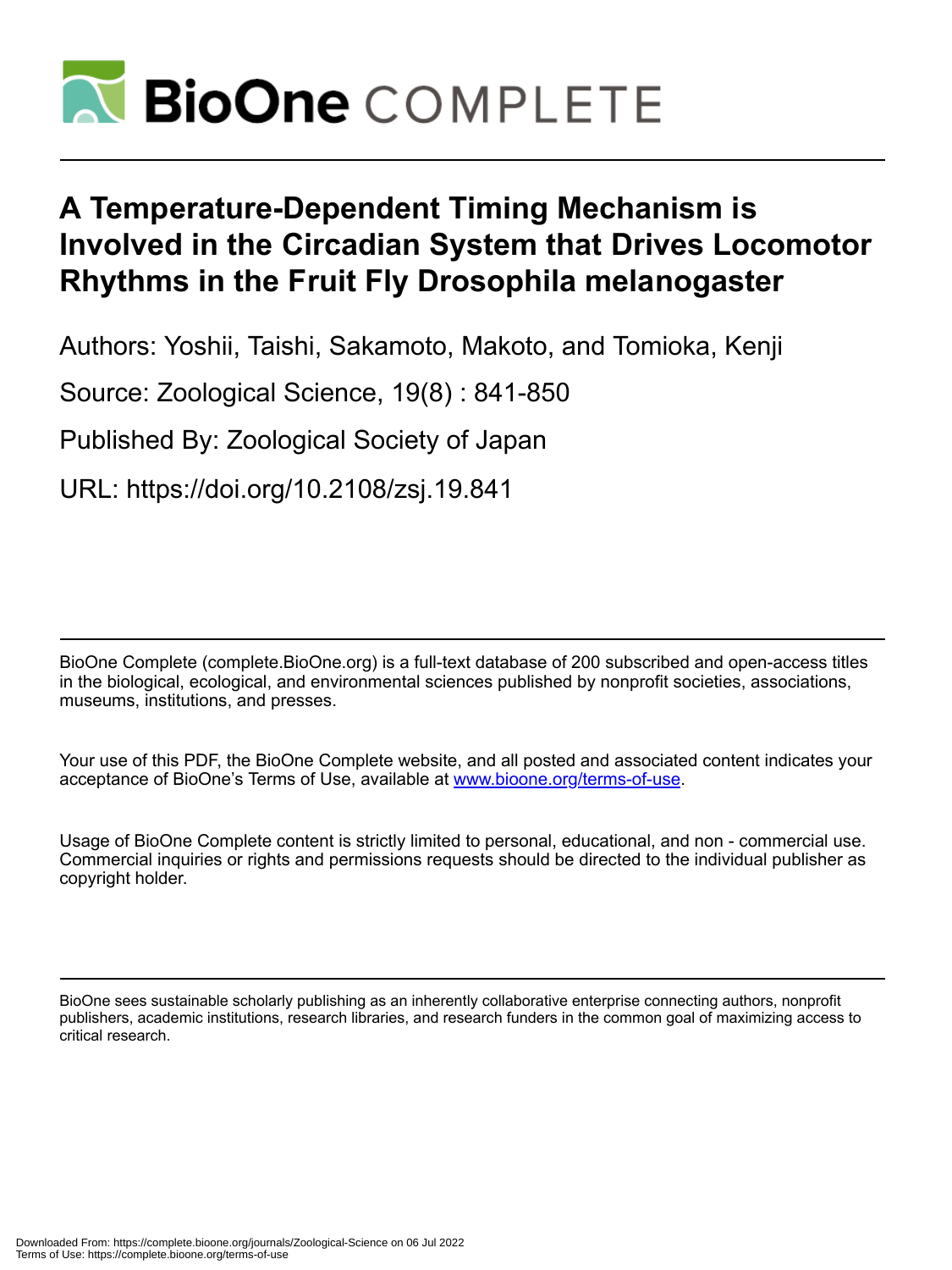## **A Temperature-Dependent Timing Mechanism is Involved in the Circadian System that Drives Locomotor Rhythms in the Fruit Fly** *Drosophila melanogaster*

Taishi Yoshii, Makoto Sakamoto and Kenji Tomioka\*

*Department of Physics, Biology and Informatics, Faculty of Science, Research Institute for Time Studies, Yamaguchi University, Yamaguchi 753-8512, Japan*

**ABSTRACT** —The circadian clock of *Drosophila melanogaster* is thought to include rhythmic expression of *period* gene. Recent studies suggested, however, that a *per*-less oscillation is also involved in the regulation of circadian locomotor rhythms. In the present study, we examined the existence and the property of the possible *per*-less oscillation using arrhythmic clock mutant flies carrying  $per^{01}$ ,  $time^{01}$ ,  $dClk^{Jrk}$  or  $cyc^{01}$ , which lack rhythmic *per* expression. When temperature cycles consisting of 25°C and 30°C with various periods (T=8~32 hr) were given, wild-type (*Canton-S*) flies showed locomotor rhythms entrained to temperature cycles over a wide range of period  $(T=8~32~\text{hr})$  in constant light (LL) while only to T=24 hr in constant darkness (DD). The mutant flies showed rhythms synchronizing with the given cycle both under LL and DD. In *per*<sup>01</sup> and *tim*<sup>01</sup> flies, the phase of a major peak slightly changed dependent on Ts in DD, while it did not in  $dC/k^{Jrk}$  and  $cyc^{01}$  flies. When they were transferred from a constant temperature to a temperature cycle under DD, several cycles were necessary to establish a clear temperature entrainment in  $\rho e^{\rho T}$  and  $\lim^{01}$  flies. These results suggest that  $\rho e^{\rho T}$  and  $\lim^{01}$  flies have a temperature-entrainable weak oscillatory mechanism and that the *per*-less oscillatory mechanism may require *dClk* and *cyc*. In addition,  $\rho e^{\rho T}$  and *tim<sup>01</sup>* flies changed from thermoactive in DD to cryoactive in LL, while *dClk<sup>Jrk</sup>* and *cyc<sup>01</sup>* flies did not. It is thus suggested that *dClk* and *cyc* are also involved in determining the light-associated temperature preference in  $\rho e^{j\theta}$  and  $\lim^{01}$  flies.

**Key words:** *Drosophila melanogaster*, circadian rhythms, temperature cycle, clock mutants, *per*-less oscillation

## **INTRODUCTION**

Many animals have a well-organized daily temporal structure in their behavior and physiology to adapt to daily changes in environment (Aschoff, 1981). The daily temporal structure is generally driven by an endogenous mechanism, so-called circadian system. In general, the major component of the system is a circadian clock that generates about 24 hr rhythms. In *Drosophila melanogaster*, the oscillatory mechanism of this clock has been profoundly studied at behavioral and molecular levels and it is known that the circadian clock consists of periodic expression of so-called clock genes (Williams and Sehgal, 2001). There are four major clock genes found so far. They are *period (per)*, *timeless (tim)*, *dClock (dClk)* and *cycle* (*cyc),* which encode PER, TIM, dCLK and CYC proteins, respectively (Konopka and Benzer, 1971; Sehgal *et al*., 1994; Allada *et al*., 1998;

 $*$  Corresponding author: Tel.  $+81-83-933-5714$ ;

E-mail: tomioka@po.cc.yamaguchi-u.ac.jp

Rutila *et al*., 1998). dCLK and CYC form heterodimer and activate transcription of *per* and *tim* (Allada *et al*., 1998; Darlington *et al*., 1998; Rutila *et al*., 1998). PER and TIM also form heterodimers, are transferred into the nucleus and then inactivate the transcriptional activity of dCLK and CYC (Darlington *et al*., 1998). Because *per* and *tim* finally suppress their own transcription, they are referred to as the negative elements, whereas *dClk* and *cyc* as the positive elements (Dunlap, 1999).

The circadian clock can be entrained to environmental cycles to set physiological events to occur at an appropriate timing using various environmental information. Temperature is one of the important environmental zeitgeber (Zimmerman *et al*., 1968; Ikeda and Tomioka, 1993; Lankinen and Rihimaa, 1997). From a profound study on photic and temperature entrainment of eclosion rhythms of *Drosophila pseudoobscura*, Pittendrigh *et al*. (1958) proposed that the *Drosophila* circadian system consists of two coupled oscillators; one is a light-sensitive master oscillator and the other is a temperature-sensitive slave oscillator. The hypothesis

FAX. +81-83-933-5714.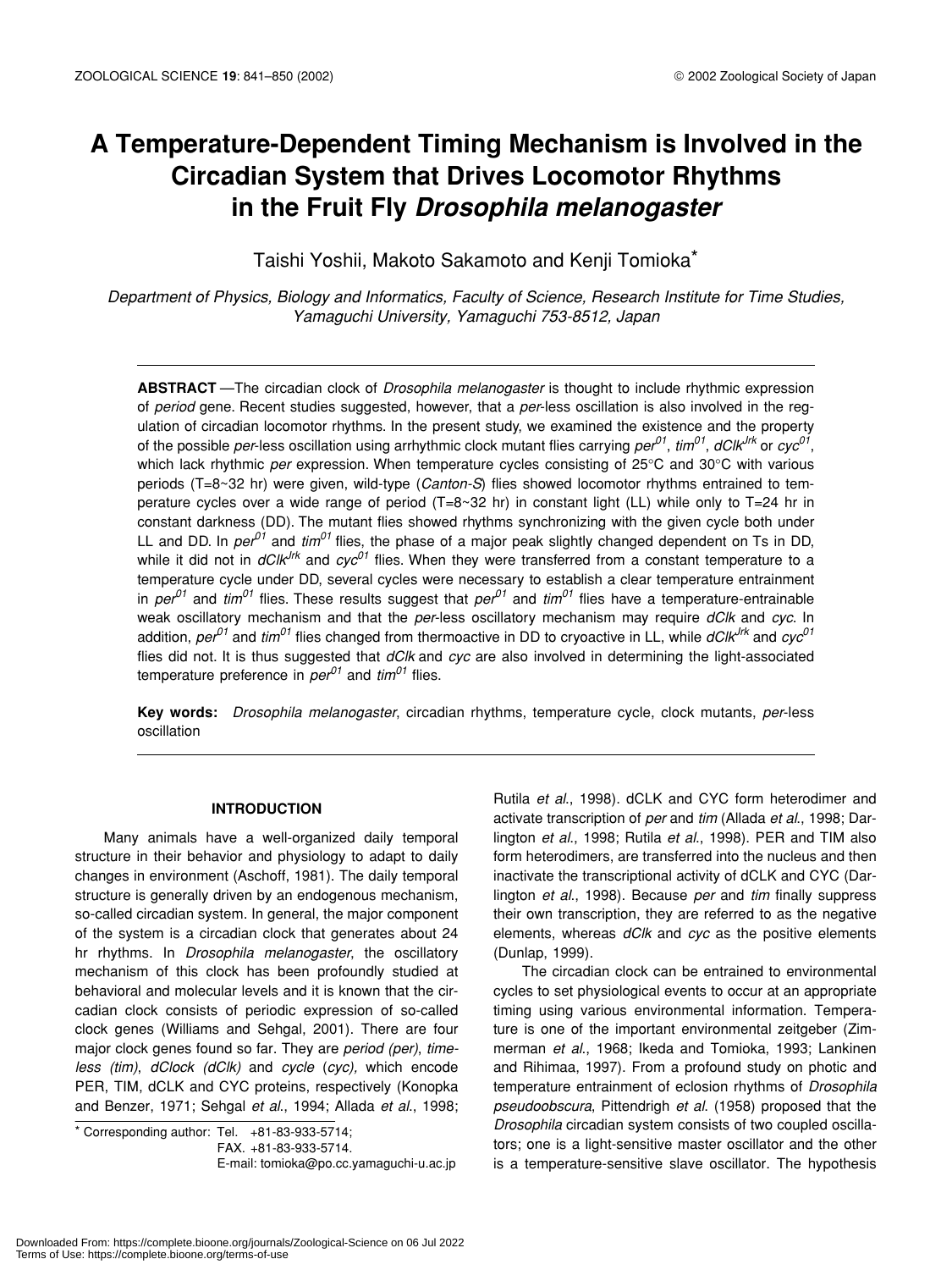has not been extensively examined in *Drosophila melanogaster* so far. However, studies on arrhythmic *per01* flies lacking functional PER that is essential for the molecular rhythm generation (Hardin et al., 1990) have yielded lines of evidence suggesting that *D. melanogaster* also has a secondary oscillatory component other than *per*-dependent central oscillation (Weitzel and Rensing, 1981; Helfrich and Engelmann, 1987; Helfrich-Förster, 2001). A circadian incorporation rhythm of positively charged fluorescent dye, probably associated with a circadian change in membrane potential, has been reported in salivary glands of *per01* flies (Weitzel and Rensing, 1981). When exposed to light cycles with long periods,  $\rho e^{\rho}$  flies clearly anticipated the dark to light transition (Helfrich and Engelmann, 1987). By an experiment using photic entrainment of  $\rho e^{\rho}$ <sup> $\theta$ </sup> flies with light cycles of various periods, Helfrich-Förster (2001) suggested that the morning peak is driven by an oscillator that can operate independently from the *per*-dependent central oscillator.

To characterize the secondary oscillation, temperature cycle was often used in several insects with the primary circadian clock ablated. In optic-lobeless crickets and cockroaches, the entrainment of the secondary oscillation was reportedly achieved with temperature cycles (Rence and Loher, 1975; Page, 1985). We previously found that the arrhythmic *per01* mutants of *D. melanogaster* can be entrained to temperature cycles (Tomioka *et al*., 1998). In this study we examined the possibility of involvement of secondary oscillator other than *per*-dependent central oscillator using arrhythmic clock mutant flies carrying *per01*, *tim01*, *dClkJrk* and *cyc01*. The *tim01* flies are known to suppress the circadian oscillation of *per* mRNA (Sehgal *et al*., 1994), and the  $dClk^{Jrk}$  and  $cyc^{01}$  flies have little or no transcription of the *per* and *tim* genes (Allada *et al*., 1998; Rutila *et al*.,1998). Thus all these mutant flies are behaviorally arrhythmic in constant conditions. We entrained the rhythms of the mutant flies to temperature cycles of various periods (Ts) ranging from 8 hr to 32 hr. The results show that a temperaturedependent timing mechanism is operating in *per01* and *tim01* flies but not in  $dClk^{Jrk}$  and  $cyc^{01}$  flies, suggesting the involvement of *dClk* and *cyc* in the mechanism. We also found that *dClk* and *cyc* are involved in determining the active phase in the thermoperiodic conditions in association with the lighting condition.

#### **MATERIALS AND METHODS**

## **Experimental animals**

Adult flies, *Drosophila melanogaster*, were used. They were raised on standard cornmeal-glucose-yeast medium at 25°C under a light cycle with 12hr light to 12hr dark (LD12:12). The strains that we used for behavioral assay were *Canton-S* (wild-type), *period*<sup>0</sup> (*per*<sup>01</sup>), *timeless*<sup>01</sup> (*tim*<sup>01</sup>), *dClock*<sup>*Jrk*</sup> (*dClk*<sup>*Jrk*</sup>) and *cycle*<sup>01</sup> (*cyc*<sup>01</sup>).

#### **Recording of locomotor activity**

Male flies of about five days old were individually housed in transparent acrylic rectangular tubes (3×3×70 mm). The tube was plugged at one end with agar/glucose medium as food and was sealed with Parafilm, and at the other end with a silicon tube filled with damped absorbent cotton as water source. A moving fly interrupted an infrared beam and the number of interruptions during each 6 min was recorded using a computerized system (Tomioka *et al*., 1997). The fly tubes and activity sensing system was placed in an incubator (Hitachi, CR32S) in which the light and temperature were controlled. Lighting conditions in the incubator were given by a cool white fluorescent lamp connected to an electronic timer. Light intensity at the animals level was 100 to 300 lx, varying with the proximity to the lamp. Temperature cycles were set by a built-in thermostat driven by an electronic timer. Temperature steps-up and -down were finished within 15 min. Temperature cycles used were composed of an equal duration of thermophase (30°C) and cryophase (25°C) with periods varying from 32 hr (T=32 hr) to 8 hr (T=8 hr) at an interval of 4 hr.

#### **Data analysis**

The raw activity data were displayed as conventional doubleplotted actograms. For judgment of the activity pattern under different T values, actograms were drawn at the respective Zeitgeber



**Fig. 1.** Double plots of representative actograms of wild-type flies recorded under temperature cycles of various periods, consisting of an equal duration of thermophase (30°C) and cryophase (25°C) in LL (right) and DD (left). Each actogram is double-plotted from top to bottom at the respective Zeitgeber period, which is shown, on the left of each row of the panels. White and black bars on the top of the actograms indicate light and dark, respectively. Boxes on the right half of the actograms indicate the thermophase. In DD, the locomotor rhythm was entrained only to temperature cycle of 24 hr (T=24hr) and free-ran in other Ts. In contrast, the rhythm synchronized with temperature cycles of all Ts under LL with the phase of the major peak changing dependent on T. For further explanations see text.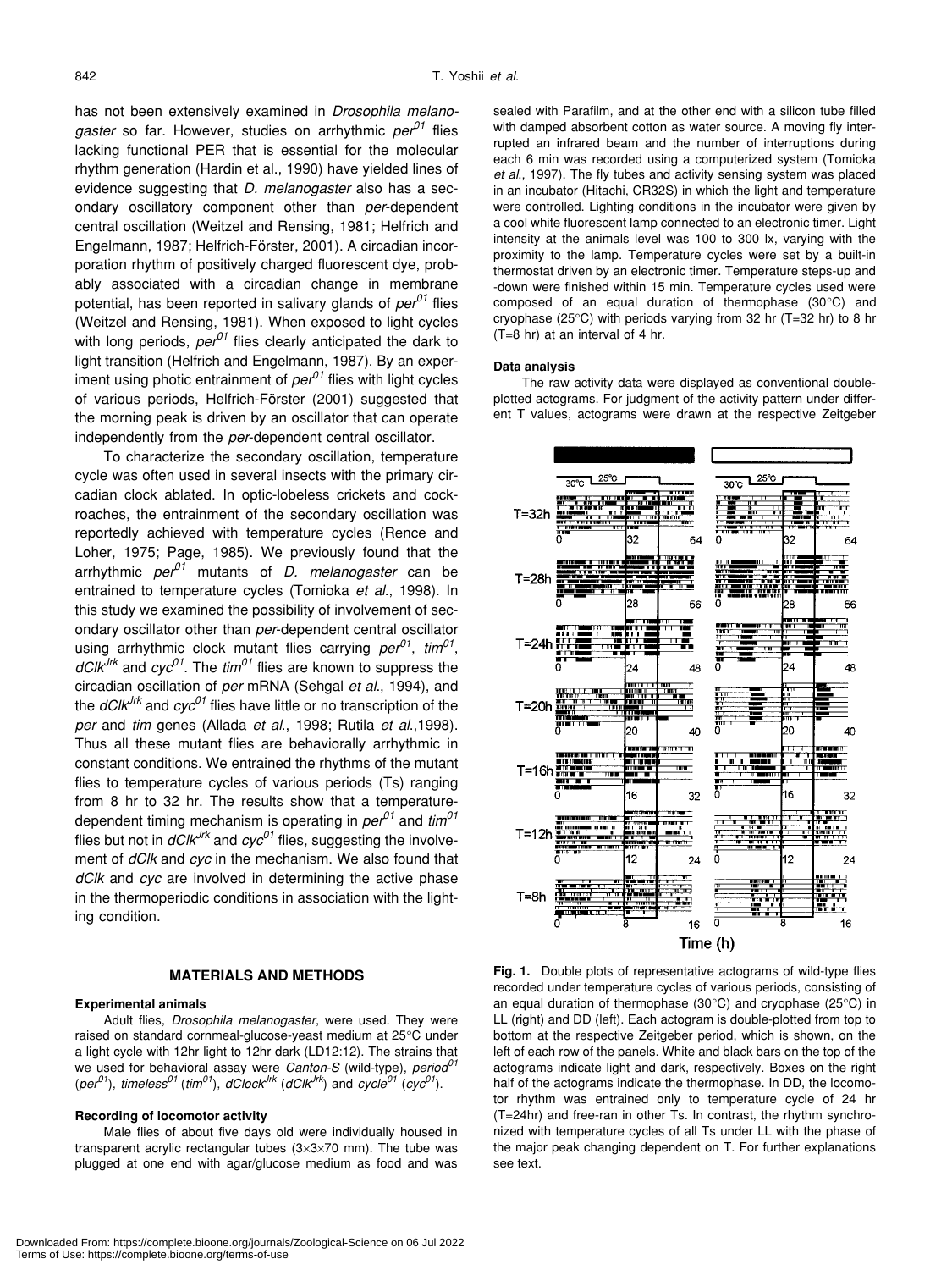period. The entrainment of activity of individual animals was objectively examined by the chi-square periodogram (Sokolove and Bushell, 1978) with trial periods around a given T. When the calculated value at a trial period equal to T exceeded the 0.05 confidence level, the animal was designated as entrained. Average daily activity patterns were calculated for entrained fly groups to compare the



**Fig. 2.** A–G: Averaged and smoothed daily activity patterns of wild-type flies in LL that were calculated from frequency folded data at a period indicated by T. Shaded area indicates the thermophase. n indicates the number of flies entrained. Note that a primary peak occurred in the middle of the thermophase (arrow) in addition to small peaks at temperature transitions in T=32hr, gradually delayed to the middle to late cryophase as the temperature cycle was shortened. The time difference from the onset of thermophase and the primary peak changed dependent on T. H: Mean phase (±SEM) of major peaks in temperature cycles under LL. The phase of the primary peak occurring at the middle of thermophase in T=32hr gradually delayed toward the late cryophase as T was shortened.



**Fig. 3.** Double plots of representative actograms of *per01*, *tim01*, *dClkJrk* and *cyc01* flies recorded under temperature cycles of various periods, consisting of an equal duration of thermophase (30°C) and cryophase (25°C) in DD. Actograms were plotted from top to bottom at the respective Zeitgeber period that was shown on the left of each row of the panels. Black bars on the top of the actograms indicate constant darkness. Boxes on the right half of the actograms indicate the thermophase. In all flies, the locomotor rhythm synchronized with temperature cycles in all Ts. Note that the phase of the activity changed dependent on the period of temperature cycles in  $\rho e^{\rho f}$  and *tim*<sup>01</sup> flies, while in  $dC/k^{Jr\bar{k}}$  and  $cyc^{01}$ flies the active phase consistently occurred in the thermophase. For further explanations see text.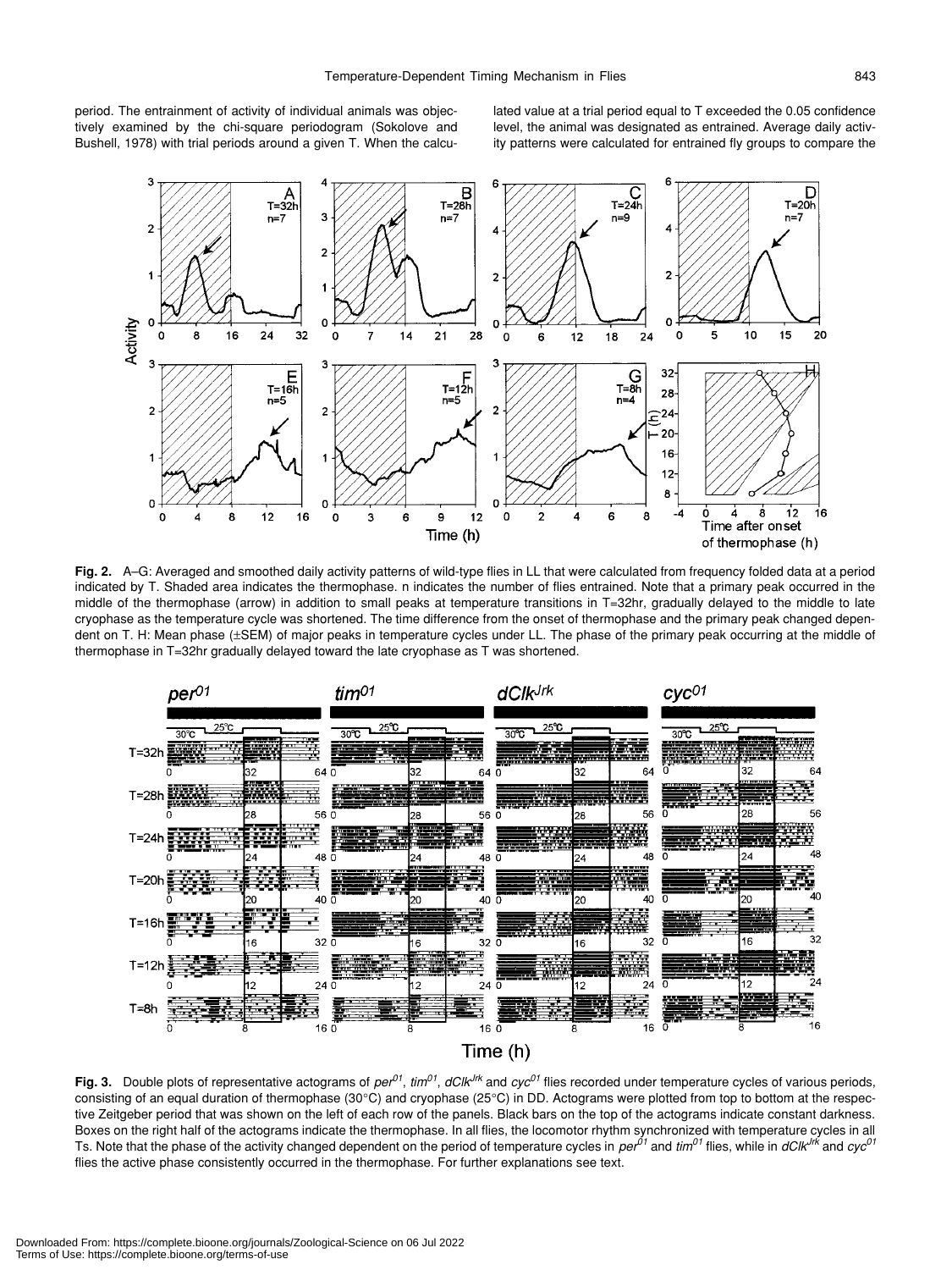average waveform entrained to temperature cycles of different T values. To determine the phases of peaks of activity rhythms, moving average of 41 data points was performed. The free-running period was calculated by the chi-square periodogram (Sokolove and Bushell, 1978). Analysis of variance (ANOVA) was used to test whether significant differences among the time intervals between either onset of the thermophase or the cryophase and the activity peak were observed at different T values.

## **RESULTS**

## **Locomotor rhythm of wild-type flies under temperature cycles**

We first examined the entrainment of wild-type (*Canton-*

*S*) flies to temperature cycles under LL and DD. The locomotor activity rhythm of the flies was recorded under temperature cycles with T=32 hr, 28 hr, 24 hr, 20 hr, 16 hr, 12 hr and 8 hr consisting of an equal duration of thermophase (30°C) and cryophase (25°C). They showed clear entrainment to all temperature cycles under LL without evidence of frequency division or frequency demultiplication (Fig. 1). They showed a large primary peak in addition to small peaks associated with temperature transitions (Fig. 2). The phase of the major peak was apparently dependent on the period of temperature cycles (P<0.001, ANOVA). It occurred in the middle of the thermophase in T=32 hr, gradually delaying toward the cryophase as T was shortened to



**Fig. 4.** Averaged and smoothed daily activity patterns of *per01*, *tim01*, *dClkJrk* and *cyc01* flies in DD that were calculated from frequency folded data. Shaded areas indicate the thermophase. n indicates the number of flies used. Note that the activity phase was always in the thermophase in *dClk<sup>Jrk</sup>* and *cyc<sup>01</sup>* flies while, in *per*<sup>01</sup> and *tim*<sup>01</sup> flies, a major peak that occurred in the middle of the thermophase (arrow) in addition to small peaks occurring at temperature transitions in T=32 hr, gradually delayed to the middle to late cryophase as the temperature cycle shortened. The time difference from the onset of thermophase and the major activity peak was 6~8 hr and a discernible trough (arrow head) occurred about 4 hr after the onset of cryophase in *per01* and *tim01* flies.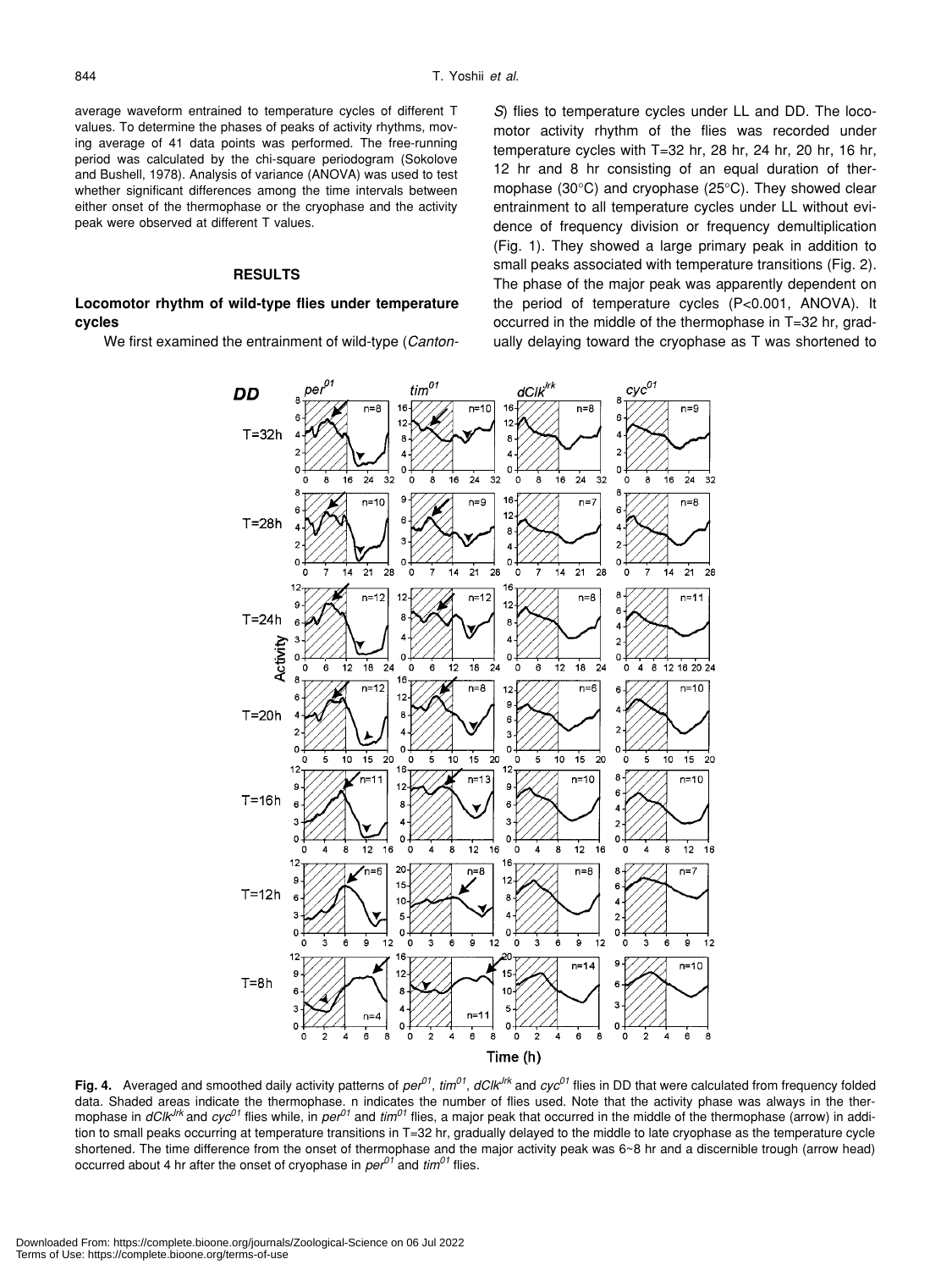20 hr. In T=20 hr or shorter, the peak always occurred in the cryophase (Fig. 2H). The results indicate that locomotor rhythms in the wild-type flies are driven by a circadian clock in temperature cycles even under LL. In DD, however, they showed free-running rhythms even under temperature cycles, except T=24 hr (Fig. 1). Free-running periods were close to 24 hr but substantially varied dependent on T, ranging from  $23.8 \pm 0.02$  hr (T=16 hr, n=8) to  $24.9 \pm 0.2$  hr (T=28) hr, n=8). In T=24 hr, they synchronized to the temperature cycle with a primary peak occurring at the late thermophase (11.3±0.2 hr after the onset of thermophase); the daily activity pattern was similar to that under LL.

## **Locomotor rhythm of clock mutants under temperature cycles in constant darkness**

Thermoperiodic entrainability of arrhythmic mutant flies carrying  $per^{01}$ ,  $tim^{01}$ ,  $dClk^{Jrk}$  or  $cyc^{01}$  was examined by recording their locomotor activity in the temperature cycles under DD. Fig. 3 shows representative actograms. In all mutant flies, locomotor activity clearly synchronized with temperature cycles of various T values without evidence of frequency division or frequency demultiplication. *dClkJrk* and *cyc01* flies showed a definite tendency to be more active in the thermophase than the cryophase. Activity increased immediately after the start of thermophase in all Ts (Figs. 3 and 4). The phase of activity peak always occurred at about 2.5 hr after the onset of thermophase (Fig. 5B), and there was no systematic dependency of the phase on T except



**Fig. 5.** Mean phase (±SEM) of major peaks in temperature cycles under DD (closed symbols) or LL (open symbols). Shaded areas indicate the thermophase. Ordinate indicates periods of temperature cycles and abscissa the time after the onset of thermophase (A, B and D) or cryophase (C). In  $\rho e^{i\theta t}$  and  $\lim^{01}$  flies, primary peak occurs about 6~8 hr after the onset of thermophase in DD (A) but about  $2\neg 3$  h after the onset of cryophase in LL (C). The major peaks of *dClkJrk* and *cyc01* occurred consistently about 2~3 hr after the onset of thermophase both in DD and LL (B and D). For further explanations see text.



**Fig. 6.** Averaged longitudinal activity of *per*<sup>01</sup>, *tim*<sup>01</sup>, *dClk*<sup>*Irk*</sup> and *cyc*<sup>01</sup> flies recorded consecutively in temperature cycle of 30°C 12 hr: 25°C 12 hr and then in constant 25°C under DD. Shaded areas indicate the thermophase. n indicates number of flies used. On transfer to constant 25°C, activity rhythms disappeared after showing a trough associated with a transition from 30°C to 25°C in all flies. For further explanations see text.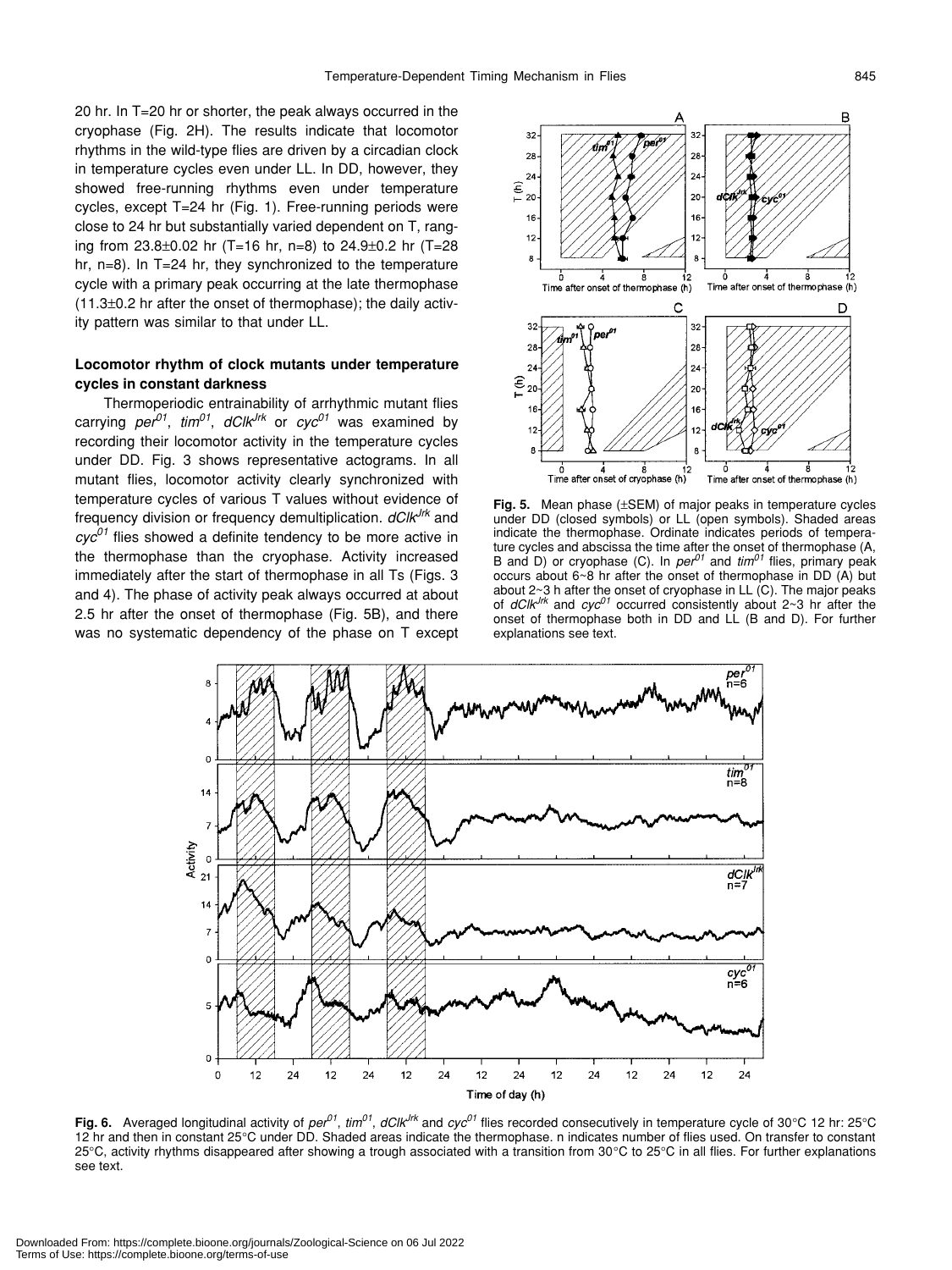T=28 hr in  $cyc^{01}$  (P>0.05, ANOVA).

 $\rho e^{\rho}$  and  $\theta$ <sup>01</sup> flies also entrained to the temperature cycles (Figs. 3 and 4); they were also more active during the thermophase than during the cryophase except for T=8 hr under which activity was concentrated in the cryophase. Average activity curves revealed a major peak that occurred



Fig. 7. Averaged longitudinal activity of  $pe^{01}$ ,  $time^{01}$ ,  $dC/k^{Jrk}$  and  $cyc^{01}$  flies recorded consecutively in constant 25°C and then temperature cycle of 30°C 12 hr: 25°C 12 hr under DD. Shaded areas indicate the thermophase. On transfer to temperature cycle, a robust peak immedi-<br>ately appeared in the first thermophase in *dClk<sup>Jrk</sup>* and *cyc<sup>01</sup>* flies, while at *per01* and *tim01* flies. Arrows and arrow heads indicate a primary peak and a trough, respectively. For further explanations see text.



**Fig. 8.** Double plots of representative actograms of  $\rho e^{\rho t}$ ,  $\text{tim}^{01}$ ,  $\text{d} C$ *k*<sup> $\text{Jr}$ </sup> and  $\text{cyc}^{\text{01}}$  flies recorded under temperature cycles of various periods, consisting of an equal duration of thermophase (30°C) and cryophase (25°C) in LL. Actograms were plotted from top to bottom at the respective Zeitgeber period that was shown on the left of each row of the panels. White bars on the top of the actograms indicate constant light. Boxes on the right half of the actograms indicate the thermophase. In all flies, the locomotor rhythm synchronized with temperature cycles in all<br>Ts. Note that the active phase is antiphase to that in DD (see Fig. 3) in *p*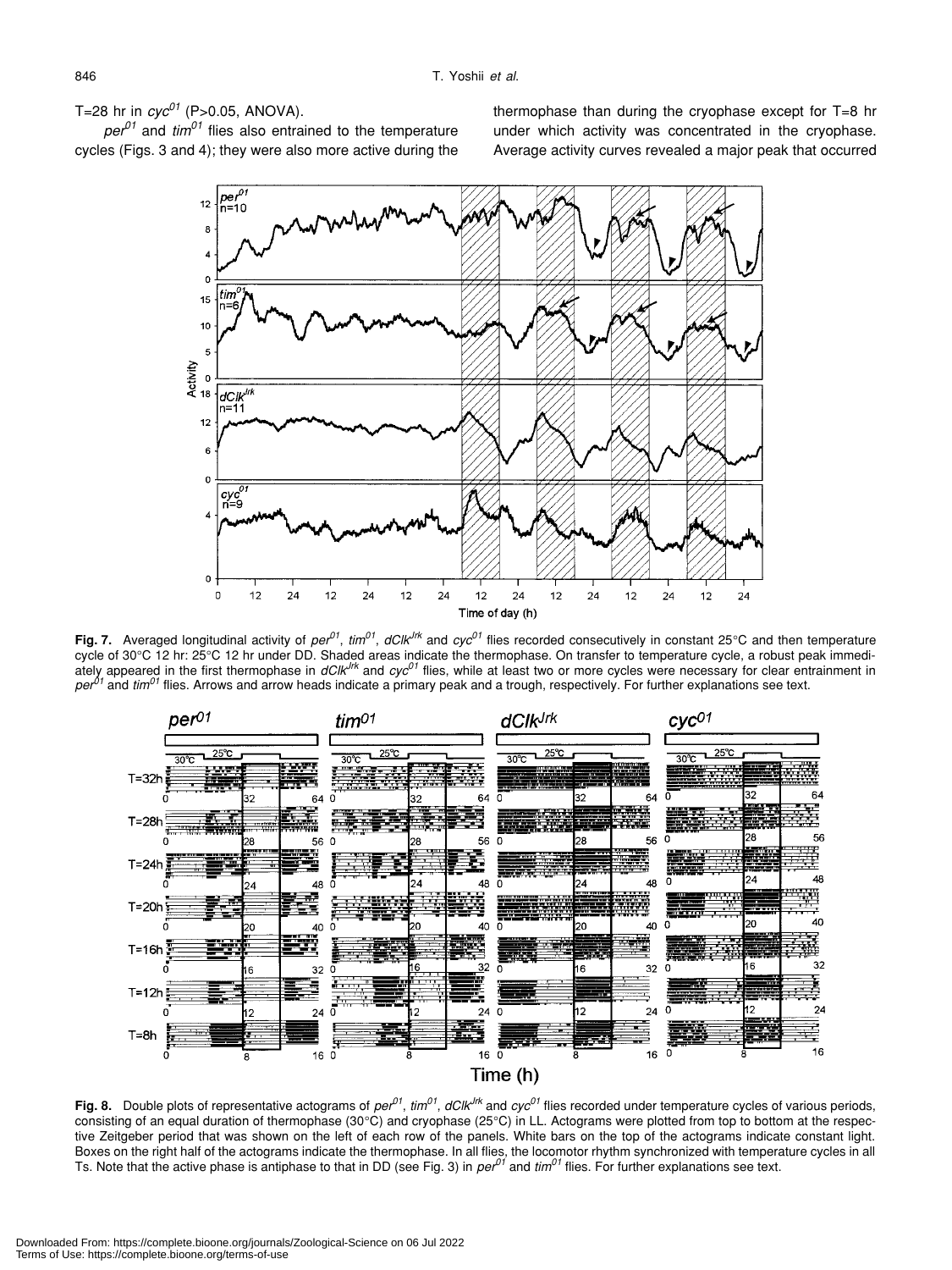6~8 hr after the onset of thermophase in addition to two rather small peaks associated with temperature transitions. The former gradually became to occur later relative to the temperature cycle as T was shortened, and eventually in the cryophase in T=8 hr. In real time, it occurred slightly but significantly earlier as the T values became smaller in *per01* flies (Fig. 5A)(P<0.01, ANOVA), while, in  $\lim^{01}$  flies, the peak occurred slightly later at T=32 hr, 24 hr and 8 hr (Fig. 5A)(P<0.01, ANOVA). Another point to be noted is that the  $\rho e^{\rho T}$  and  $\theta$ <sup>t flies showed a trough at about 4~6 hr after</sup> the onset of cryophase in all Ts except T=8 hr (Figs. 3 and 4), where the trough occurred in the thermophase. The trough was more robust in  $\rho e^{\rho}$  than in  $\theta$ <sup>1</sup> flies.

To clarify whether the rhythmic patterns of the mutant

flies are direct response to temperature cycles, we transferred the flies from temperature cycles to constant temperature and vice versa. Upon transfer from temperature cycles to constant 25°C, all 4 mutant flies became arrhythmic after showing a trough associated with a transition from the thermophase to the cryophase (Fig.6). The activity level at constant temperature was nearly intermediate between the peak and trough in the temperature cycle. When transferred from constant 25°C to temperature cycles of 25°C 12hr : 30°C 12 hr (T=24 hr),  $dClk^{Jrk}$  and  $cyc^{01}$  exhibited a large activity peak in the first thermophase that persisted thereafter (Fig. 7), whereas  $\lim^{01}$  and  $\varrho e^{\pi/1}$  became to show clear entrainment at 2nd or 3rd cycle, respectively. Interestingly, in  $\pi$ <sup>01</sup> a trough occurred around  $4 \sim 6$  hr after the onset of



**Fig. 9.** Averaged and smoothed daily activity patterns of *per01*, *tim01*, *dClkJrk* and *cyc01* flies in LL that were calculated from frequency folded data. Shaded areas indicate the thermophase. n indicates the number of flies used. The major peaks consistently occurred in the cryophase in  $pe^{01}$  and *tim*<sup>01</sup> flies, and in the thermophase in  $dC/k^{Jrk}$  and  $cyc^{01}$  flies. A small peak (arrow) appeared in the middle to late thermophase in T=20 hr or longer in *tim01* flies. For further explanations see text.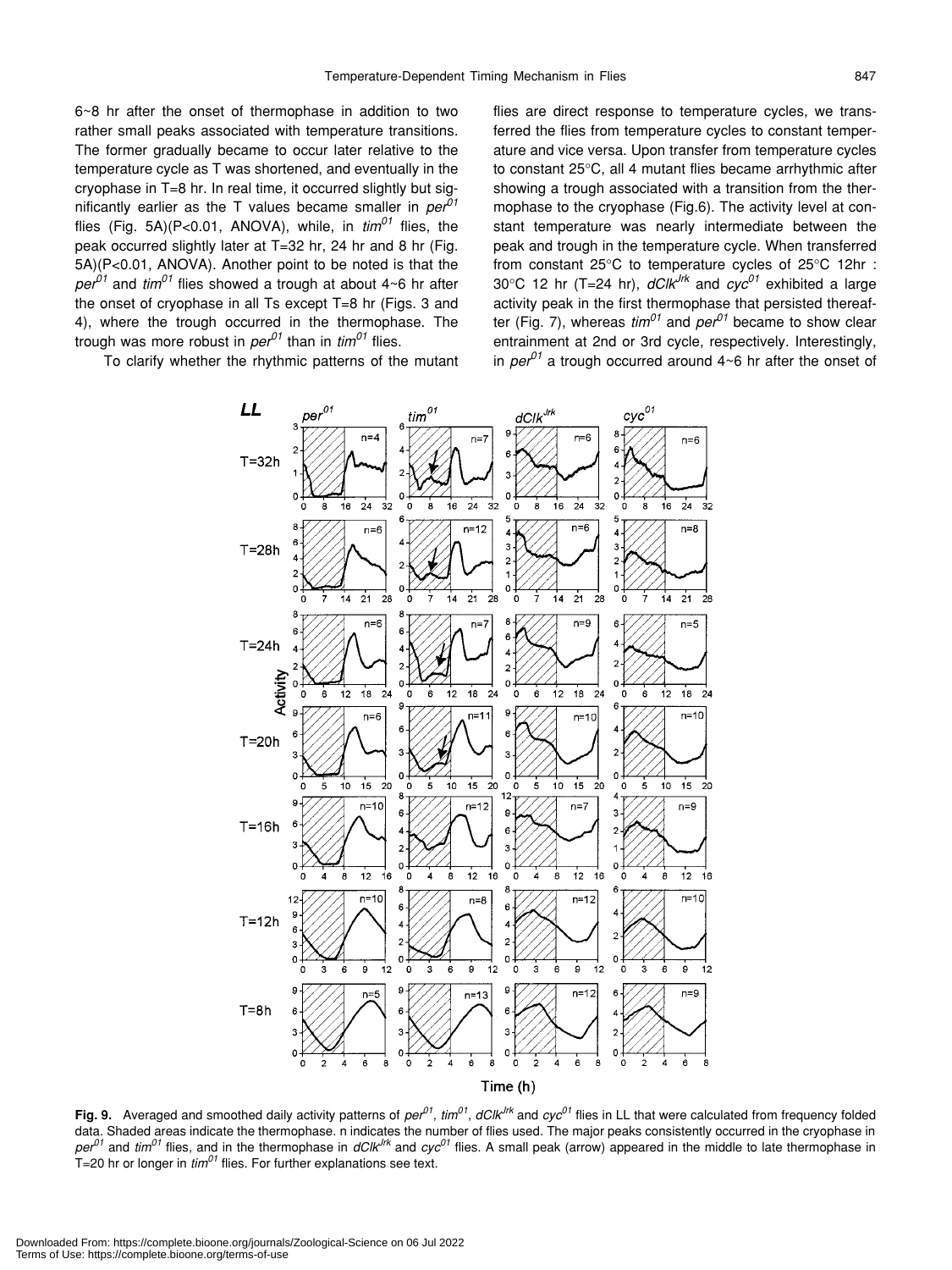cryophase on the first cycle, becoming more prominent day by day to reach at the least level on the third cycle. A similar but less obvious tendency was also observed in *tim01* flies.

## **Locomotor rhythm of clock mutants under temperature cycles in constant light**

The locomotor activity of arrhythmic mutant flies was recorded in temperature cycles under LL. Fig. 8 shows representative actograms. Again, all mutant flies clearly showed activity rhythms synchronized with temperature cycles without showing evidence of frequency division or frequency demultiplication. In *dClk<sup>Jrk</sup>* and *cyc<sup>01</sup>* flies, the activity patterns were quite similar to those under DD (Fig. 9): the peak occurred about 2~3 hr after the onset of thermophase, and there was no dependency of peak phase on T for both  $dClk^{Jrk}$  and  $cyc^{01}$  flies (Fig. 5D) (P>0.05, ANOVA). However, *per*<sup>01</sup> and *tim*<sup>01</sup> flies reversed from thermoactive in DD to cryoactive in LL (Figs. 5C and 8), exhibiting a large peak about 2~3 hr after the onset of cryophase. The peak phase was significantly dependent on T in *tim01* flies (Fig. 5C) (P<0.01, ANOVA). The activity in the thermophase was remarkably reduced especially in *per*<sup>01</sup> flies. Interestingly, *tim01* flies showed a small peak about 6 hr after the onset of thermophase, which seemed identical to the one occurred under DD.

## **DISCUSSION**

#### **Entrainment to temperature cycle in wild-type flies**

The results of the present study, not only confirms but also extends the previous reports that wild-type flies of *Drosophila melanogaster* can be entrained to temperature cycles in DD (Wheeler *et al*., 1993; Tomioka *et al*., 1998). However, the entrainment was achieved only to the cycle of T=24 hr, and the flies showed free-running rhythm with a period close to 24 hr in Ts shorter or longer than 24 hr. The result indicates that temperature cycle is a much weaker entraining agent than light because light can entrain the rhythm in a wide range of Ts ( Helfrich-Förster, 2001). Probably, temperature pulses cause only small phase-shifts in free-running flies. This explanation is also supported by the fact that, in DD, *per<sup>S</sup>* and *per*<sup>L</sup> flies also entrained to the temperature cycles with periods close to their natural freerunning periods (Tomioka *et al*., 1998).

Under LL, in contrast to under DD, wild-type flies never free-ran but showed activity rhythms clearly synchronized with the given temperature cycles with wide range of Ts, without evidence of frequency division or frequency demultiplication. It has been shown that LL stops the circadian oscillation not only behavioral but also molecular level (Price *et al*., 1995). The rhythm observed in the present study has characteristics full-filling the empirical rule for the one driven by the circadian oscillation, however: the phase of a primary activity peak changed dependent on the period of temperature cycles. The fact supports our previous hypothesis that temperature cycle can drive the circadian oscillation even in LL where the clock is stop in constant temperature (Tomioka *et al*., 1998) and suggests that temperature cycle entrains the rhythm through the pathway different from that for photic entrainment. The locomotor rhythm in *Drosophila* is believed to be driven by a circadian oscillation generated by an autoregulatory feedback loop including rhythmic expression of *per* and *tim* at a period of about 24 hr (Reppert and Weaver, 2000). Their product proteins, PER and TIM, form heterodimer, enter the nucleus and inhibit their own transcription through inactivation of their transcription factors, dCLK and CYC, products of *dClk* and *cyc* (Williams and Sehgal, 2001). Western blot analysis using anti-PER antibody with proteins extracted from fly heads revealed an oscillation in PER abundance at least in T=24 hr and 32 hr under LL (Ibuki, M., *et al*., unpublished data), suggesting that the temperature induced rhythm in LL involves the rhythmic expression of *per* probably through the autoregulatory feedback loop. An important question that should be addressed in a future study is how temperature drives the oscillation once stopped by constant light. It is also to be answered whether the same molecular oscillation that works in LD or DD (cf. Williams and Segal, 2001) is working in temperature cycle with Ts considerably shorter or longer than 24 hr.

## **Thermoperiodically induced rhythms in mutants lacking the** *per***-feedback loop**

The present study revealed that all mutant flies carrying mutation in clock genes, which induces arrhythmicity in constant conditions, exhibited rhythms in thermoperiodic conditions. However, the rhythms were quite different from those of wild-type flies in respect to that they never free-run in DD in Ts longer or shorter than 24 hr and that their peak phase was rather stable over a wide range of Ts, suggesting that the underlying mechanism differs from that for wild-type flies.

The rhythmic pattern was remarkably different between mutant groups lacking so-called negative and positive components. In *dClk<sup>Jrk</sup>* and *cyc*<sup>01</sup> flies lacking either of the positive components, dCLK or CYC (Allada *et al*., 1998; Rutila *et al*., 1998), the thermperiodically induced rhythms seemed to be direct response to temperature cycles. This statement is based on the following facts. Their rhythmic patterns were always quite similar through temperature cycles with various Ts both under DD and LL, with peaks always appearing about 2 hr after the onset of thermophase, and with the active phase always being confined in the thermophase.

In contrast,  $\rho e^{j\theta}$  and  $\lim^{01}$  flies lacking either of the negative components, PER or TIM, changed from thermoactive to cryoactive in shorter Ts in DD. The peak phase was also found to change slightly but statistically significantly dependent on the period of temperature cycles. These facts suggest that their activity rhythms are not a direct response to temperature cycles but driven by an endogenous timing mechanism. The fact that the primary peak consistently occurred around 6 hr after the transition from the cryophase to the thermophase in all Ts suggests that the timing mechanism seems to be reset by the transi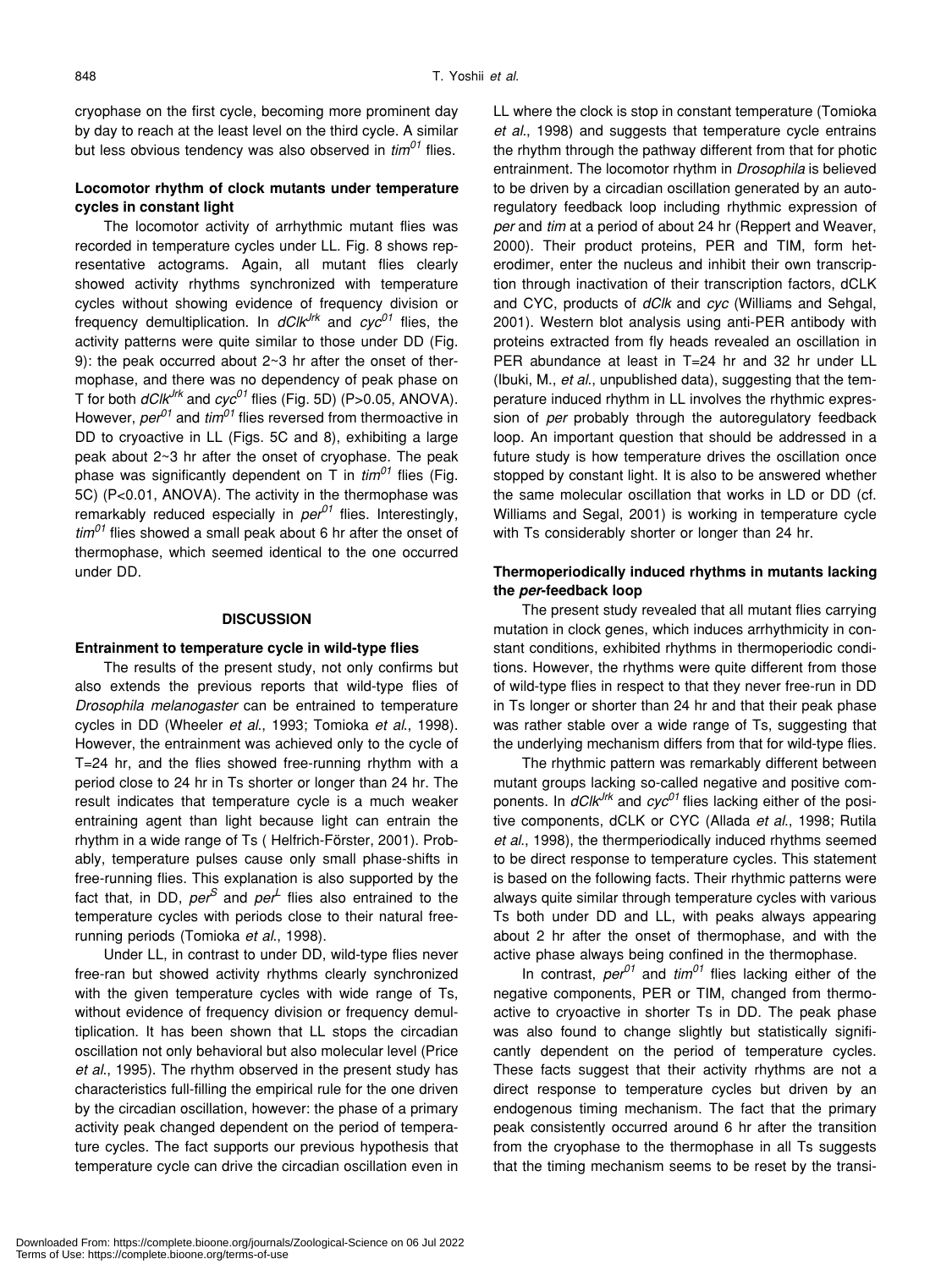tion and set the timing of the peak phase. The involvement of circadian oscillation in *per01* and *tim01* flies is further suggested by the results of transfer of flies from constant temperature to temperature cycles. The activity peak as well as trough never occurred immediately after the transfer but gradually became prominent after several transient cycles. The transients may be explained as the period during which an underlying weak oscillator synchronizes with the given cycle. The oscillator seems to preserve the character of highly damped oscillator since the rhythm almost immediately disappeared when transferred from temperature cycles to constant temperature.

The involvement of *per*-less circadian oscillation in locomotor rhythms has also been demonstrated for the *per*<sup>01</sup> flies entrained photoperiodically (Helfrich and Engelmann, 1987; Helfrich-Förster, 2001). The oscillation demonstrated here occurred when exposed to thermoperiods. It is an interesting question whether these oscillations are based on the same mechanism. Since the thermoperiodically-induced oscillatory components were observed in the flies lacking either PER or TIM but not in flies lacking the positive components, it seems likely that *dClk* and *cyc* are somehow involved in the thermoperiodically-induced oscillation. A similar thermoperiodic entrainment of the circadian oscillation was recently reported for the *frq*<sup>9</sup> mutant of the bread mold *Neurospora crassa* (Merrow *et al*., 1999). Although *frq9* mutants are arrhythmic under constant conditions (Aronson *et al*., 1994), they exhibit clear oscillations in their conidiation under temperature cycles with aspects of typical circadian entrainment. The *frq*-independent oscillation is explained to be driven by a temperature entrainable oscillator called FLO that involves metabolic components (Iwasaki and Dunlap, 2000; Morgan *et al*., 2001). The relationship between the *Neurospora frq*-independent oscillation and the *Drosophila*thermoperiodically induced oscillation is an interesting issue to be addressed in future studies.

The thermoperiodically induced oscillation was also reported for cockroaches and crickets (Rence and Loher, 1975; Page, 1985). Their circadian clocks driving the locomotor rhythm reside in the optic lobe. Even after the optic lobes are bilaterally removed, the locomotor activity can be entrained to the temperature cycles with some circadian characteristics. In cockroaches *Leucophaea maderae*, similarly to *D. melanogaster*, the rhythms were driven by cycles with wide range of Ts (12~48 hr) but with predictable Tdependent changes in active phase (Page, 1985). It seems thus a rather general scheme that the circadian system is composed of a temperature entrainable secondary oscillator in addition to the core oscillator involving the autoregulatory feedback loop. Probably the temperature entrainable oscillator is driven by the light entrainable circadian clock in the light of the master-slave organization proposed by Pittendrigh *et al*. (1958) long time ago.

## **Light-dependent reversal of the active phase in** *per01* **and** *tim01* **flies**

The results of the present study demonstrated that the active phase of  $\rho e^{\rho}$  and  $\theta$ <sup>flies</sup> showed a reversal from the thermophase under DD to the cryophase under LL in a wide range of Ts. This confirms our previous reports for the light-dependent reversal of active phase in  $\text{per}^{01}$  flies in 24 hr temperature cycles (Tomioka *et al*., 1998). There are multiple photoreceptors known for entrainment of circadian rhythms in *Drosophila*: they are the compound eyes, ocelli, Hofbauer-Buchner's (H-B) eyelet and a deep brain blue-light receptor, cryptochrome (Yasuyama and Meinertzhagen, 1999; Helfrich-Förster *et al*., 2001). These photoreceptors cooperate to synchronize the circadian locomotor rhythms. Since the photic information for the light-dependent reversal of active phase is abolished in  $e$ ya;per<sup>01</sup> and so;per<sup>01</sup> double mutant flies, which lack compound eyes and both compound eyes and ocelli, respectively, but retain the H-B eyelet and cryptochrome, the photic information necessary for this reversal is most likely received by the compound eyes as suggested previously (Tomioka *et al*., 1998). Interestingly,  $dC/k^{Jrk}$  and  $cyc^{01}$  flies did not show the reversal. Although it is to be answered how *dClk* and *cyc* mediate the light-dependent reversal of temperature preference in *per01* and *tim01* flies, the photic pathway seems to be disrupted in *dClkJrk* and *cyc01* flies.

#### **ACKNOWLEDGMENT**

This work was supported in part by grants from the Ministry of Education, Science, Sports, Culture and Technology and from the Japan Society for Promoting Science. We thank Drs. Akira Matsumoto and Teiichi Tanimura of Kyushu University for providing *tim01*, *dClkJrk* and *cyc01* flies and for their discussion.

## **REFERENCES**

- Allada R, White NE, So WV, Hall JC, Rosbash M (1998) A mutant *Drosophila* homolog of mammalian *Clock* disrupts circadian rhythms and transcription of *period* and *timeless*. Cell 93:791– 804
- Aronson BD, Johnson KA, Loros JJ, Dunlap JC (1994) Negative feedback defining a circadian clock: autoregulation of the clock gene *frequency*. Science 263: 1578–1584
- Aschoff J (1981) Handbook of Behavioral Neurobiology. Vol.4. Biological Rhythms. New York and London: Plenum Press
- Darlington TK, Wager-Smith K, Ceriani MF, Staknis D, Gekakis N, Steeves TDL, Weitz CJ, Takahashi JS, Kay SA (1998) Closing the circadian loop: CLOCK-induced transcription of its own inhibitors *per* and *tim*. Science 280: 1599–1603
- Dunlap JC (1999) Molecular bases for circadian biological clocks. Cell 96: 271–290
- Hardin P, Hall JF, Rosbash M (1990) Feedback of the *Drosophila period* gene product on circadian cycling of its messenger RNA levels. Nature 343: 536–40
- Helfrich C, Engelmann W (1987) Evidences for circadian rhythmicity in the *per<sup>0</sup>* mutant of *Drosophila melanogaster*. Z Naturforsch 42c: 1335–1338
- Helfrich-Förster C (2001) The locomotor activity rhythm of *Drosophila melanogaster* is controlled by a dual oscillator system. J